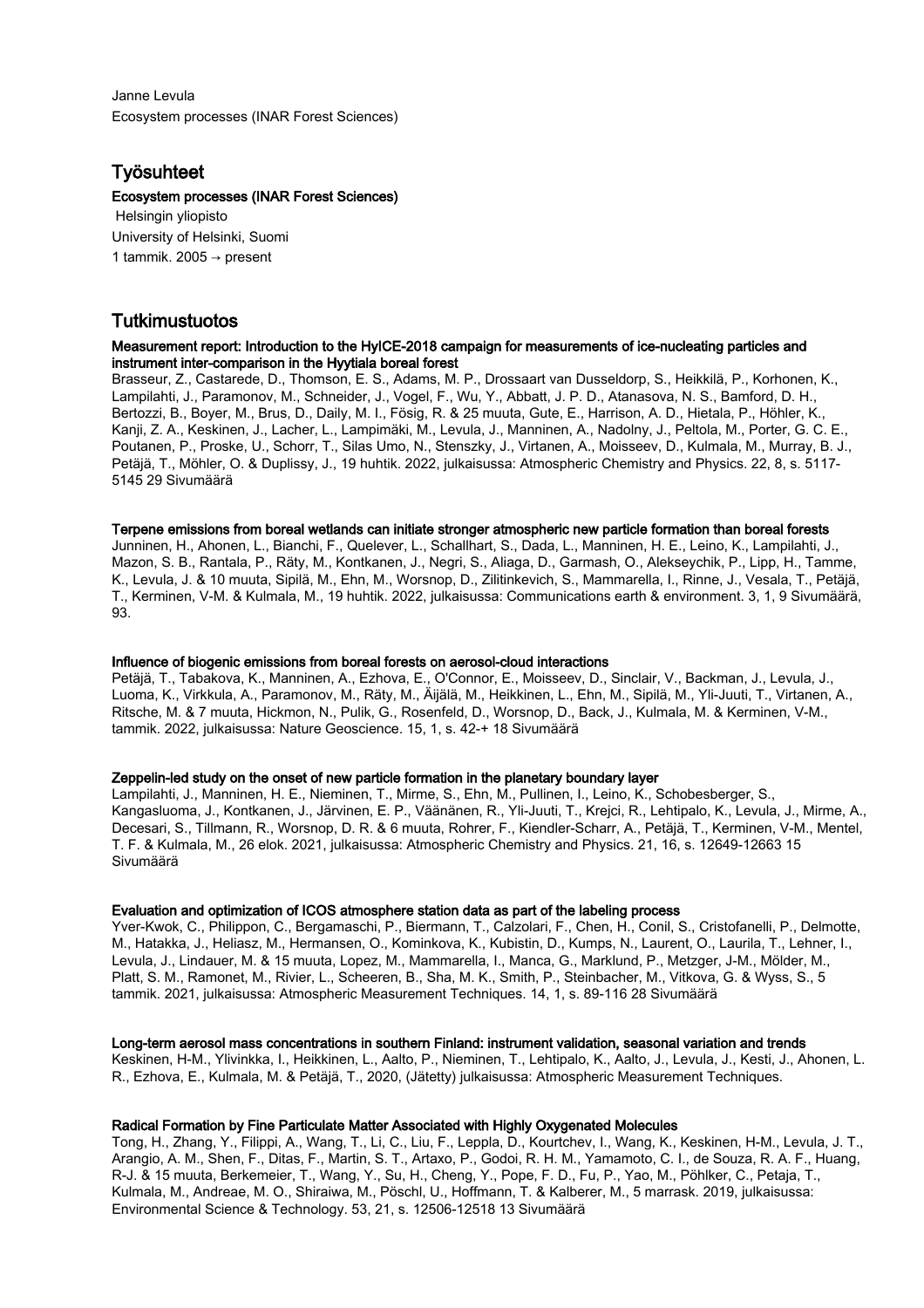## Diurnal and Seasonal Solar Induced Chlorophyll Fluorescence and Photosynthesis in a Boreal Scots Pine Canopy

Nichol, C. J., Drolet, G., Porcar-Castell, A., Wade, T., Sabater, N., Middleton, E. M., MacLellan, C., Levula, J., Mammarella, I., Vesala, T. & Atherton, J., 1 helmik. 2019, julkaisussa: Remote Sensing. 11, 3, 22 Sivumäärä, 273.

#### Methane budget estimates in Finland from the CarbonTracker Europe-CH4 data assimilation system

Tsuruta, A., Aalto, T., Backman, L., Krol, M. C., Peters, W., Lienert, S., Joos, F., Miller, P. A., Zhang, W., Laurila, T., Hatakka, J., Leskinen, A., Lehtinen, K. E. J., Peltola, O., Vesala, T., Levula, J., Dlugokencky, E., Heimann, M., Kozlova, E., Aurela, M. & 3 muuta, Lohila, A., Kauhaniemi, M. & Gomez-Pelaez, A. J., 28 tammik. 2019, julkaisussa: Tellus. Series B: Chemical and Physical Meteorology. 71, 20 Sivumäärä, 1445379.

#### Soil fluxes of carbonyl sulfide (COS), carbon monoxide, and carbon dioxide in a boreal forest in southern Finland

Sun, W., Kooijmans, L. M. J., Maseyk, K., Chen, H., Mammarella, I., Vesala, T., Levula, J., Keskinen, H. & Seibt, U., 1 helmik. 2018, julkaisussa: Atmospheric Chemistry and Physics. 18, 2, s. 1363-1378 16 Sivumäärä

#### Solar eclipse demonstrating the importance of photochemistry in new particle formation

Jokinen, T., Kontkanen, J., Lehtipalo, K., Manninen, H. E., Aalto, J., Porcar-Castell, A., Garmash, O., Nieminen, T., Ehn, M., Kangasluoma, J., Junninen, H., Levula, J., Duplissy, J., Ahonen, L. R., Rantala, P., Heikkinen, L., Yan, C., Sipila, M., Worsnop, D. R., Back, J. & 3 muuta, Petäjä, T., Kerminen, V-M. & Kulmala, M., 4 huhtik. 2017, julkaisussa: Scientific Reports. 7, 5 Sivumäärä, 45707.

## Detecting Inter-Annual Variations in the Phenology of Evergreen Conifers Using Long-Term MODIS Vegetation Index Time Series

Ulsig, L., Nichol, C. J., Huemmrich, K. F., Landis, D. R., Middleton, E. M., Lyapustin, A. I., Mammarella, I., Levula, J. & Porcar-Castell, A., tammik. 2017, julkaisussa: Remote Sensing. 9, 1, 21 Sivumäärä, 49.

### BAECC: A Field Campaign to Elucidate the Impact of Biogenic Aerosols on Clouds and Climate

Petäjä, T., O'Connor, E. J., Moisseev, D., Sinclair, V. A., Manninen, A. J., Väänänen, R., von Lerber, A., Thornton, J. A., Nicoll, K., Petersen, W., Venkatachalam, C., Smith, J. N., Winkler, P. M., Krüger, O., Hakola, H., Timonen, H., Brus, D., Laurila, T., Asmi, E., Riekkola, M-L. & 11 muuta, Mona, L., Massoli, P., Engelmann, R., Komppula, M., Wang, J., Kuang, C., Bäck, J., Virtanen, A., Levula, J., Ritsche, M. & Hickmon, N., 22 marrask. 2016, julkaisussa: Bulletin of the American Meteorological Society. 97, 10, s. 1909-1928 20 Sivumäärä

#### Enhanced Volatile Organic Compounds emissions and organic aerosol mass increase the oligomer content of atmospheric aerosols

Kourtchev, I., Giorio, C., Manninen, A. J., Wilson, E., Mahon, B., Aalto, J., Kajos, M., Venables, D., Ruuskanen, T., Levula, J., Loponen, M., Connors, S., Harris, N., Zhao, D., Kiendler-Scharr, A., Mentel, T., Rudich, Y., Hallquist, M., Doussin, J-F., Maenhaut, W. & 5 muuta, Bäck, J., Petäjä, T., Wenger, J., Kulmala, M. & Kalberer, M., 13 lokak. 2016, julkaisussa: Scientific Reports. 6, 9 Sivumäärä, 35038.

#### Intra-annual variability of wood formation and delta C-13 in tree-rings at Hyytiälä, Finland

Soudant, A., Loader, N. J., Bäck, J., Levula, J. & Kljun, N., 15 elok. 2016, julkaisussa: Agricultural and Forest Meteorology. 224, s. 17-29 13 Sivumäärä

#### Airborne measurements of small clusters and air ions.

Leino, K. E., Väänänen, H. R. H., Lampilahti, J. L. P., Manninen, A. J., Laakso, H. T., Levula, J., Manninen, H. E., Petäjä, T. T. & Kulmala, M. T., 2016, julkaisussa: Report Series in Aerosol Science. 182, s. 47-48 2 Sivumäärä

## Climatic controls on leaf litter decomposition across European forests and grasslands revealed by reciprocal litter transplantation experiments

Portillo-Estrada, M., Pihlatie, M., Korhonen, J. F. J., Levula, J., Frumau, A. K. F., Ibrom, A., Lembrechts, J. J., Morillas, L., Horvath, L., Jones, S. K. & Niinemets, U., 2016, julkaisussa: Biogeosciences. 13, 5, s. 1621-1633 13 Sivumäärä

### Carbon dioxide and energy fluxes over a small boreal lake in Southern Finland

Mammarella, I., Nordbo, A., Rannik, U., Haapanala, S., Levula, J., Laakso, H., Ojala, A., Peltola, O., Heiskanen, J., Pumpanen, J. & Vesala, T., heinäk. 2015, julkaisussa: Journal of Geophysical Research : Biogeosciences. 120, 7, s. 1296-1314 19 Sivumäärä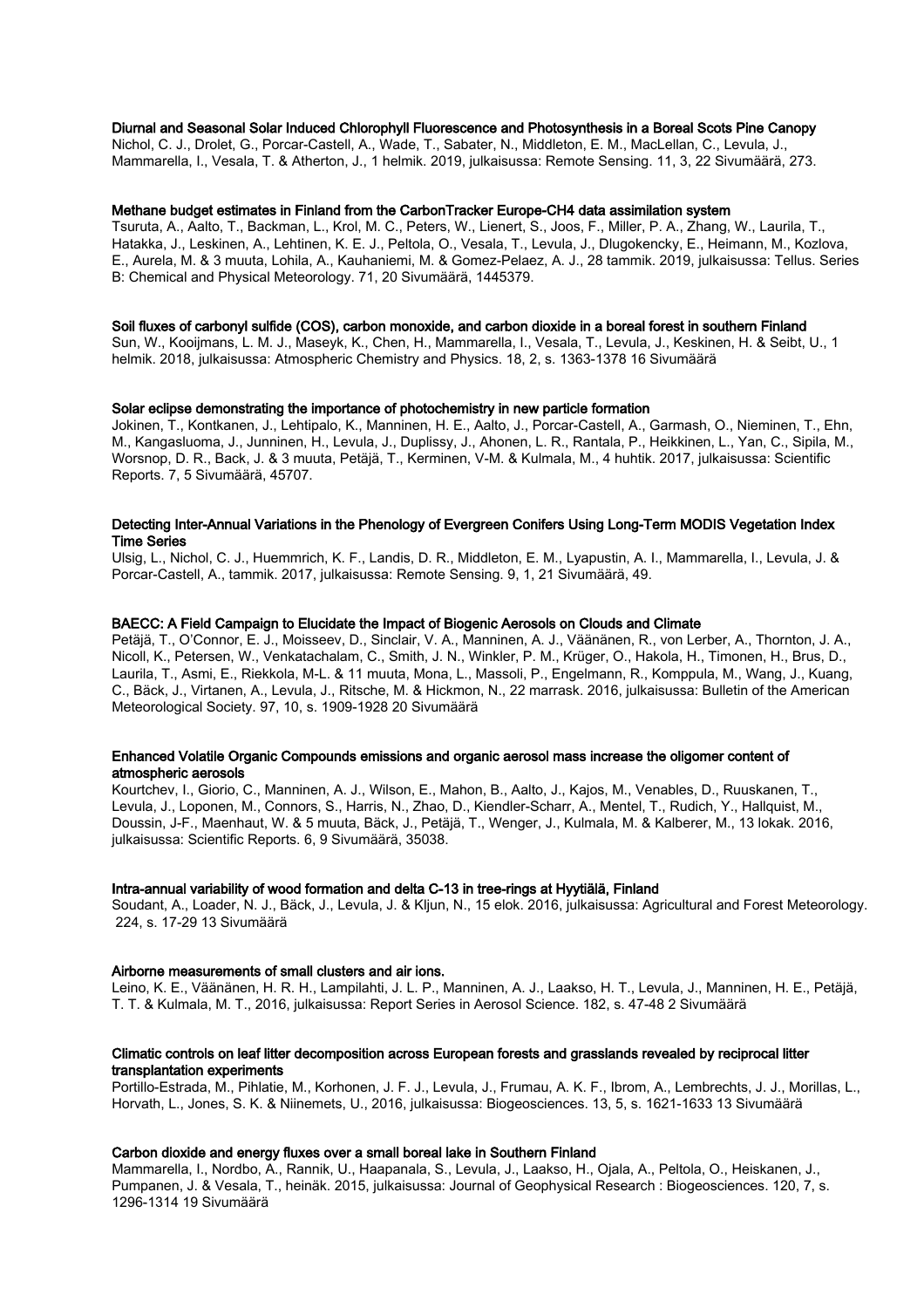## Mobile ground-based measurements of aerosol and trace gases during a prescribed burning experiment in boreal forest in **Finland**

Pirjola, L., Virkkula, A., Petäjä, T., Levula, J., Kukkonen, J. & Kulmala, M., 27 helmik. 2015, julkaisussa: Boreal Environment Research. 20, 1, s. 105-119 15 Sivumäärä

#### Interpreting canopy development and physiology using a European phenology camera network at flux sites

Wingate, L., Ogee, J., Cremonese, E., Filippa, G., Mizunuma, T., Migliavacca, M., Moisy, C., Wilkinson, M., Moureaux, C., Wohlfahrt, G., Hammerle, A., Hoertnagl, L., Gimeno, C., Porcar-Castell, A., Galvagno, M., Nakaji, T., Morison, J., Kolle, O., Knohl, A., Kutsch, W. & 27 muuta, Kolari, P., Nikinmaa, E., Ibrom, A., Gielen, B., Eugster, W., Balzarolo, M., Papale, D., Klumpp, K., Koestner, B., Gruenwald, T., Joffre, R., Ourcival, J. -M., Hellstrom, M., Lindroth, A., George, C., Longdoz, B., Genty, B., Levula, J., Heinesch, B., Sprintsin, M., Yakir, D., Manise, T., Guyon, D., Ahrends, H., Plaza-Aguilar, A., Guan, J. H. & Grace, J., 2015, julkaisussa: Biogeosciences. 12, 20, s. 5995-6015 21 Sivumäärä

## Interpreting canopy development and physiology using the EUROPhen camera network at flux sites

Wingate, L., Ogée, J., Cremonese, E., Filippa, G., Mizunuma, T., Migliavacca, M., Moisy, C., Wilkinson, M., Moreaux, C., Wohlfahrt, G., Hörtnagl, L., Gimeno, C., Porcar Castell, J. A., Galvagno, M., Nakaji, T., Morison, J., Kolle, O., Knohl, A., Kutsch, W., Kolari, P. P. & 26 muuta, Nikinmaa, E. H., Ibrom, A., Gielen, B., Eugster, W., Balzarolo, M., Papale, D., Klumpp, K., Köstner, B., Grünwald, T., Joffre, R., Ourcival, J-M., Hellstrom, M., Lindroth, A., Charles, G., Longdoz, B., Genty, B., Levula, J., Heinesch, B., Sprintsin, M., Yakir, D., Manise, T., Guyon, D., Ahrends, H., Plaza-Aguilar, A., Guan, J. H. & Grace, J., 2015, julkaisussa: Biogeosciences Discussions. 12, s. 7979-8034 56 Sivumäärä

## Towards a more comprehensive understanding of lacustrine greenhouse gas dynamics - two-year measurements of concentrations and fluxes of CO2, CH4 and N2O in a typical boreal lake surrounded by managed forests

Miettinen, H., Pumpanen, J., Heiskanen, J. J., Aaltonen, H., Mammarella, I., Ojala, A., Levula, J. & Rantakari, M. M., 2015 , julkaisussa: Boreal Environment Research. 20, 1, s. 75-89 15 Sivumäärä

#### A temperature-controlled spectrometer system for continuous and unattended measurements of canopy spectral radiance and reflectance

Drolet, G., Wade, T., Nichol, C. J., MacLellan, C., Levula, J., Porcar-Castell, A., Nikinmaa, E. & Vesala, T., 2014, julkaisussa: International Journal of Remote Sensing. 35, 5, s. 1769-1785 17 Sivumäärä

#### Acidic reaction products of monoterpenes and sesquiterpenes in atmospheric fine particles in a boreal forest

Vestenius, M., Hellen, H., Levula, J., Kuronen, P., Helminen, K. J., Nieminen, T., Kulmala, M. & Hakola, H., 2014, julkaisussa: Atmospheric Chemistry and Physics. 14, 15, s. 7883-7893 11 Sivumäärä

#### Applicability of an integrated plume rise model for the dispersion from wild-land fires

Kukkonen, J., Nikmo, J., Sofiev, M., Riikonen, K., Petäjä, T., Virkkula, A., Levula, J., Schobesberger, S. & Webber, D. M., 2014, julkaisussa: Geoscientific Model Development. 7, 6, s. 2663-2681 19 Sivumäärä

#### Changes in biogeochemistry and carbon fluxes in a boreal forest after the clear-cutting and partial burning of slash

Kulmala, L., Aaltonen, H., Berninger, F., Kieloaho, A-J., Levula, J., Bäck, J., Hari, P., Kolari, P., Korhonen, J., Kulmala, M. , Nikinmaa, E., Pihlatie, M., Vesala, T. & Pumpanen, J., 2014, julkaisussa: Agricultural and Forest Meteorology. 188, s. 33- 44 12 Sivumäärä

#### Greenhouse gases and micrometeorology research team: overview of scientific activities

Mammarella, I., Vesala, T., Alekseychik, P., Dengel, S., Erkkilä, K-M., Heiskanen, J., Keronen, P., Kolari, P., Nordbo, A., Peltola, O., Provenzale, M., Räsänen, M., Rannik, U., Aalto, T., Järvi, L., Laurila, T., Ojala, A., Tuittila, E-S., Levula, J., Praplan, A. & 4 muuta, Pihlatie, M., Rinne, J., Pumpanen, J. & Bäck, J., 2014, Proceedings of 'the Center of Excellence in Atmospheric Sciences (CoE ATM) –From Molecular and Biological Processes to the Global Climate' Annual Meeting 2014. Kulmala, M., Lintunen, A. & Kontkanen, J. (toim.). Helsinki: Finnish Association for Aerosol Research, s. 99-105 7 Sivumäärä (Report Series in Aerosol Science; painos 157).

#### Knowledge transfer of climate-ecosystem-interactions between science and society - Introducing the Climate Whirl concept

Juurola, E., Korhonen, J. F. J., Kulmala, L., Kolari, P., Taipale, U., Rasinmaki, J., Ruuskanen, T., Haapoja, T., Back, J., Levula, J., Riuttanen, L., Kyro, E-M., Dzhedzhev, I., Nikinmaa, E., Vesala, T. & Kulmala, M., 2014, julkaisussa: Boreal Environment Research. 19, suppl. B, s. 406-411 6 Sivumäärä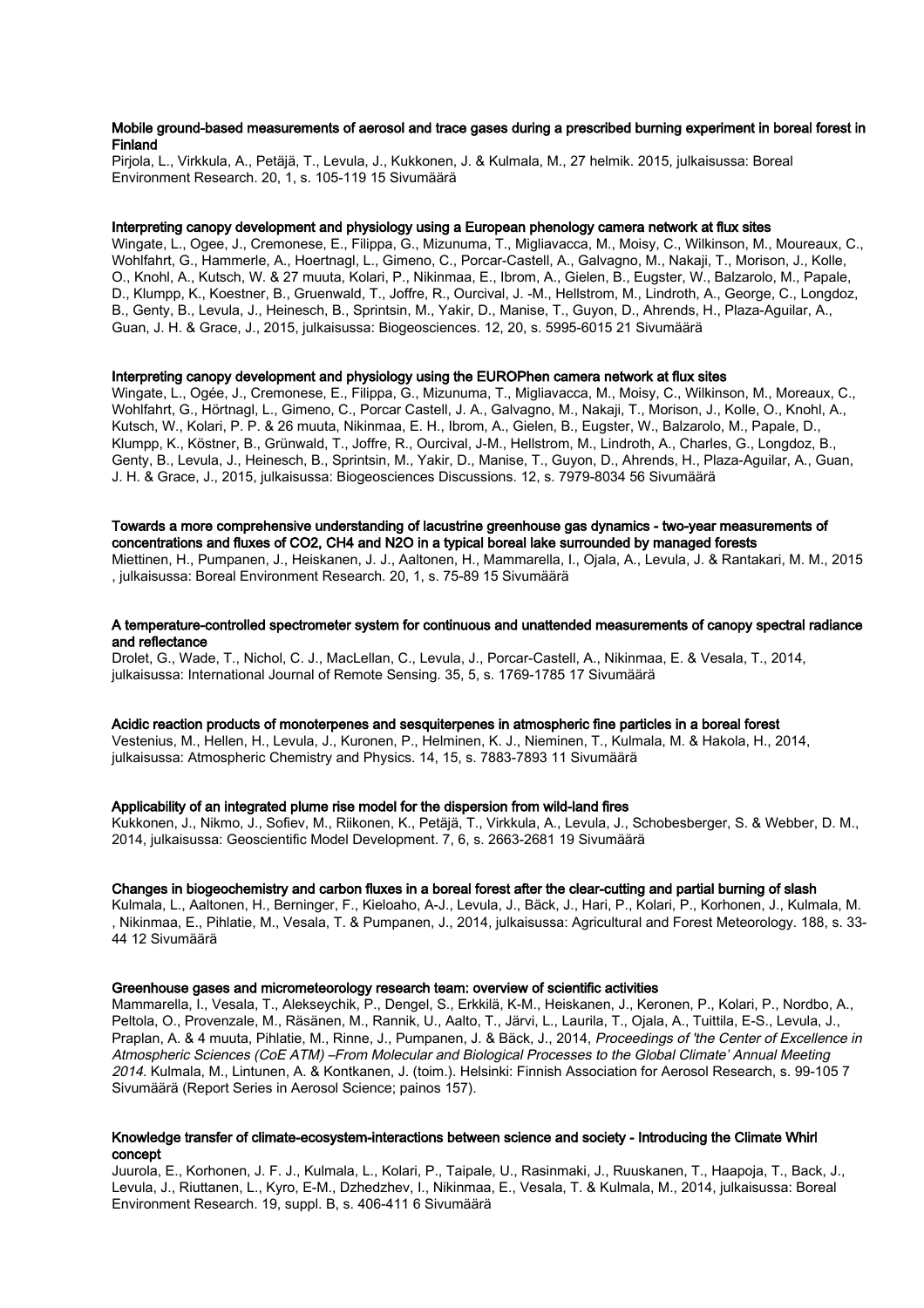#### Measured and modelled albedos in Finnish boreal forest stands of different species, structure and understory

Kuusinen, N., Lukes, P., Stenberg, P., Levula, J., Nikinmaa, E. & Berninger, F., 2014, julkaisussa: Ecological Modelling. 284, s. 10-18 9 Sivumäärä

#### New foliage growth is a significant, unaccounted source for volatiles in boreal evergreen forests

Aalto, J., Kolari, P., Hari, P., Kerminen, V. -M., Schiestl-Aalto, P., Aaltonen, H., Levula, J., Siivola, E., Kulmala, M. & Back, J., 2014, julkaisussa: Biogeosciences. 11, 5, s. 1331-1344 14 Sivumäärä

## Prescribed burning of logging slash in the boreal forest of Finland: emissions and effects on meteorological quantities and soil properties

Virkkula, A., Levula, J., Pohja, T., Aalto, P. P., Keronen, P., Schobesberger, S., Clements, C. B., Pirjola, L., Kieloaho, A. - J., Kulmala, L., Aaltonen, H., Patokoski, J., Pumpanen, J., Rinne, J., Ruuskanen, T., Pihlatie, M., Manninen, H. E., Aaltonen, V., Junninen, H., Petaja, T. & 16 muuta, Backman, J., Dal Maso, M., Nieminen, T., Olsson, T., Gronholm, T., Aalto, J., Virtanen, T. H., Kajos, M., Kerminen, V. -M., Schultz, D. M., Kukkonen, J., Sofiev, M., De Leeuw, G., Back, J., Hari, P. & Kulmala, M., 2014, julkaisussa: Atmospheric Chemistry and Physics. 14, 9, s. 4473-4502 30 Sivumäärä

## Evidence of lateral transport of carbon gases of terrestrial origin in boreal aquatic ecosystems

Ojala, A., Pumpanen, J., Rasilo, T., Miettinen, H., Rantakari, M. M., Heiskanen, J., Mammarella, I., Huotari, J., Kankaala, P., Levula, J., Bäck, J., Hari, P. & Vesala, T., 2013, Proceedings of FCoE in 'Physics, Chemistry, Biology and Meteorology of Atmospheric Composition and Climate Change' Annual Meeting 2013. s. 429-432 4 Sivumäärä (Report Series in Aerosol Science; painos Nro 142 (2013)).

#### Nitrogen balance of a boreal Scots pine forest

Korhonen, J., Pihlatie, M., Pumpanen, J., Aaltonen, H., Hari, P., Levula, J., Kieloaho, A-J., Nikinmaa, E., Vesala, T. & Ilvesniemi, H., 2013, julkaisussa: Biogeosciences. 10, s. 1083-1095 13 Sivumäärä

#### Novel viewpoints for the transactions of forests and atmosphere -art/science residence at Hyytiälä 2013-2014

Juurola, E., Korhonen, J., Taipale, U. & Levula, J., 2013, Proceedings of FCoE in 'Physics, Chemistry, Biology and Meteorology of Atmospheric Composition and Climate Change' Annual Meeting 2013. s. 257-258 2 Sivumäärä (Report Series in Aerosol Science; painos Nro 142 (2013)).

#### Tree growth measurements at SMEAR II

Kulmala, L., Aalto, J., Helmisaari, H-S., Kabiri Koupaei, K., Kolari, P., Korhonen, J., Levula, J., Leppälammi-Kujansuu, J., Mäkinen, H., Schiestl-Aalto, P., Hari, P., Bäck, J., Mäkelä, A. & Nikinmaa, E., 2013, Proceedings of FCoE in 'Physics, Chemistry, Biology and Meteorology of Atmospheric Composition and Climate Change' Annual Meeting 2013. s. 310-315 4 Sivumäärä (Report Series in Aerosol Science; painos Nro 142 (2013)).

#### Seasonal variation in boreal pine forest albedo and effects of canopy snow on forest reflectance

Kuusinen, N., Kolari, P., Levula, J., Porcar-Castell, A., Stenberg, P. & Berninger, F., 15 lokak. 2012, julkaisussa: Agricultural and Forest Meteorology. 164, s. 53-60 8 Sivumäärä

#### From water-air interfaces to carbon-water cycles

Vesala, T., Mammarella, I., Alekseychik, P., Dengel, S., Haapanala, S., Heiskanen, J., Keronen, P. I. R., Kujansuu, J., Pihlatie, M., Raivonen, M., Rinne, J., Tomasic, M., Smolander, S., Hölttä, T., Juurola, E., Kolari, P., Aalto, T., Laurila, T., Ojala, A., Tuittila, E-S. & 3 muuta, Levula, J., Bäck, J. & Nikinmaa, E., 2012, Proceedings of FCoE in 'Physics, Chemistry, Biology and Meteorology of Atmospheric Composition and Climate Change' and NCoE in 'Cryosphere-Atmosphere Interactions in a Changing Climate' Annual Meetings 2012. s. 121-124 4 Sivumäärä (Report Series in Aerosol Science; nro 134).

#### Is forest management a significant source of monoterpenes into the boreal atmosphere?

Haapanala, S., Hakola, H., Hellen, H., Vestenius, M., Levula, J. & Rinne, J., 2012, julkaisussa: Biogeosciences. 9, 4, s. 1291–1300 10 Sivumäärä

## Soil Temperatures during prescribed burning and the occurrence of Rhizina undulata Fr.

Uotila, A. & Levula, J., 2012, julkaisussa: Journal of Agricultural Extension and Rural Development. 4, 9, s. 207-210 4 Sivumäärä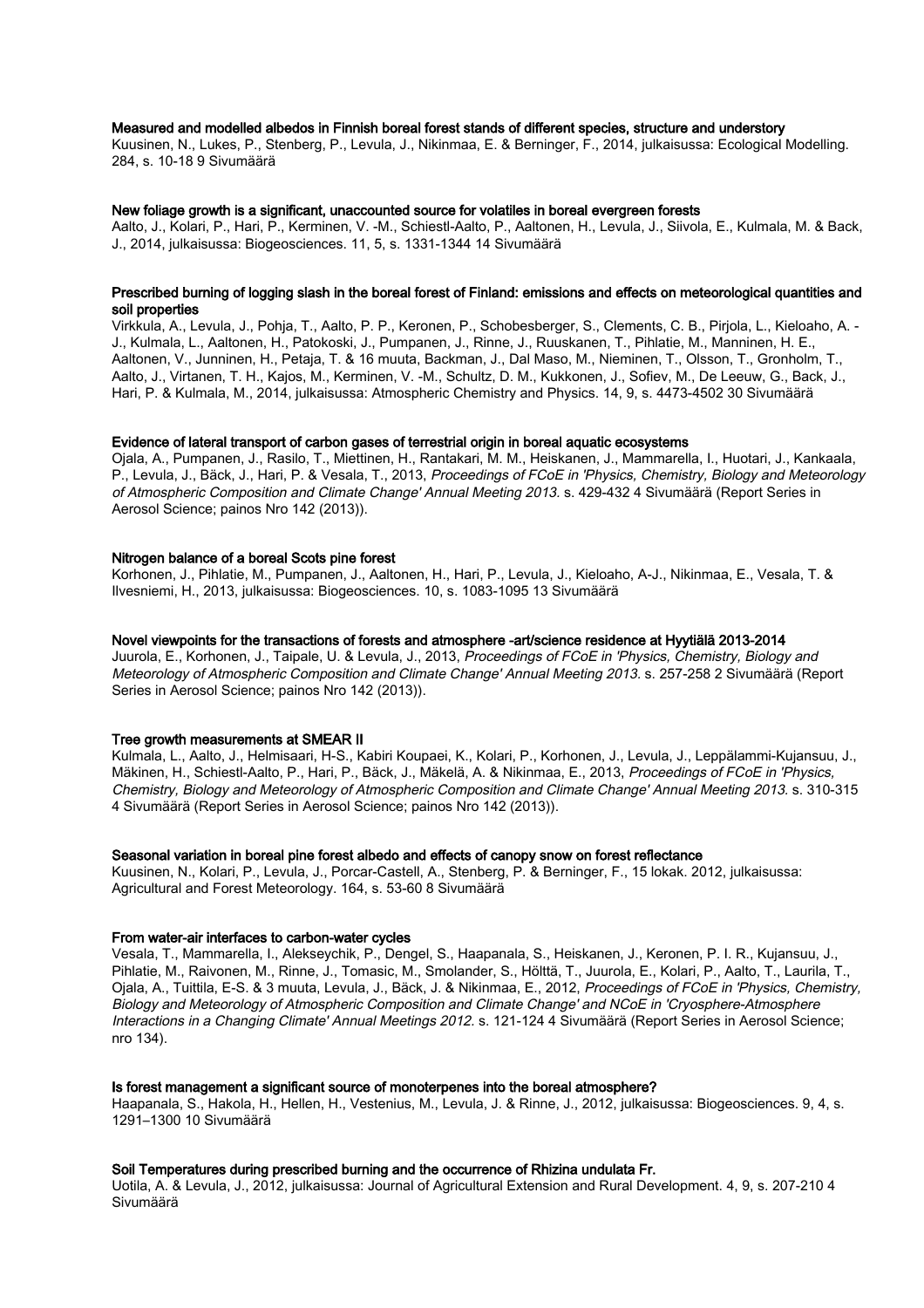## CO2 efflux before and after a clear cut and prescribed burning of a boreal spruce forest

Kulmala, L., Pumpanen, J., Levula, J., Rantanen, S., Laakso, H., Siivola, E., Kolari, P. & Vesala, T., 2011, Proceedings of the Finnish Center of Excellence and Graduate School in 'Physics, Chemistry, Biology and Meteorology of Atmospheric Composition and Climate Change' : Annual Workshop 18.–20.5.2011. s. 184-187 4 Sivumäärä (Report series in aerosol science; painos 126).

## Full nitrogen balance of a boreal Scots pine forest

Korhonen, J., Pihlatie, M., Pumpanen, J., Levula, J., Hari, P., Nikinmaa, E., Ilvesniemi, H. & Vesala, T., 2011, Proceedings of the Finnish Center of Excellence and Graduate School in 'Physics, Chemistry, Biology and Meteorology of Atmospheric Composition and Climate Change' Annual Workshop 18.–20.5.2011. s. 179-180 2 Sivumäärä (Report series in aerosol science; painos 126).

## Is forest management a significant source of monoterpenes into the boreal atmosphere?

Haapanala, S., Hakola, H., Hellen, H., Vestenius, M., Levula, J. & Rinne, J., 2011, Proceedings of the Finnish Center of Excellence and Graduate School in 'Physics, Chemistry, Biology and Meteorology of Atmospheric Composition and Climate Change' Annual Workshop 18.–20.5.2011. s. 102-107 6 Sivumäärä (Report series in aerosol science; painos 126).

#### Is forest management a significant source of terpenoids into boreal atmosphere?

Haapanala, S., Hakola, H., Hellen, H., Vestenius, M., Levula, J. & Rinne, J., 2011, julkaisussa: Geophysical Research Abstracts. 13

#### Prescribed forest burning experiment in June 2009

Virkkula, A. O., Levula, J., Pohja, T., De Leeuw, G., Schultz, D., Clements, C., Kukkonen, K., Nikmo, J., Sofiev, M., Pirjola, L., Kulmala, L., Pumpanen, J., Vesala, T., Kieloaho, A-J., Aaltonen, H., Pihlatie, M., Häkkinen, S., Manninen, H. E., Junninen, H., Nieminen, T. & 1 muuta, Kulmala, M., 2011, Proceedings of the Finnish Center of Excellence and Graduate School in 'Physics, Chemistry, Biology and Meteorology ofAtmospheric Composition and Climate Change'. s. 402-407 6 Sivumäärä (Report series in aerosol science; painos 126).

## The summertime Boreal forest field measurement intensive (HUMPPA-COPEC-2010): an overview of meteorological and chemical influences

Williams, J., Crowley, J., Fischer, H., Harder, H., Martinez, M., Petaja, T., Rinne, J., Bäck, J., Boy, M., Dal Maso, M., Hakala, J., Kajos, M., Keronen, P., Rantala, P., Aalto, J., Aaltonen, H., Paatero, J., Vesala, T., Hakola, H., Levula, J. & 44 muuta, Pohja, T., Herrmann, F., Auld, J., Mesarchaki, E., Song, W., Yassaa, N., Noelscher, A., Johnson, A. M., Custer, T. , Sinha, V., Thieser, J., Pouvesle, N., Taraborrelli, D., Tang, M. J., Bozem, H., Hosaynali-Beygi, Z., Axinte, R., Oswald, R., Novelli, A., Kubistin, D., Hens, K., Javed, U., Trawny, K., Breitenberger, C., Hidalgo, P. J., Ebben, C. J., Geiger, F. M., Corrigan, A. L., Russell, L. M., Ouwersloot, H. G., de Arellano, J. V-G., Ganzeveld, L., Vogel, A., Beck, M., Bayerle, A., Kampf, C. J., Bertelmann, M., Koellner, F., Hoffmann, T., Valverde, J., Gonzalez, D., Riekkola, M. -L., Kulmala, M. & Lelieveld, J., 2011, julkaisussa: Atmospheric Chemistry and Physics. 11, s. 10599-10618 20 Sivumäärä

#### Long-term measurements of the carbon balance of a boreal Scots pine dominated forest ecosystem

Ilvesniemi, H., Levula, J., Ojansuu, R., Kolari, P., Kulmala, L., Pumpanen, J., Launiainen, S., Vesala, T. & Nikinmaa, E., 2009, julkaisussa: Boreal Environment Research. 14, 4, s. 731-753 23 Sivumäärä

#### The effects of soil preparation treatments on greenhouse gas fluxes in peatland forest regeneration areas

Pearson, M., Silvan, N., Laine, J., Minkkinen, K., Saarinen, M. & Levula, J., 2008, Proceedings of the 13th International Peat Congress, After Wise Use – The Future of Peatlands, Tullamore, Ireland 8-13 June 2008: Poster Presentations. Farrell, C. & Feehan, J. (toim.). International Peat Society, Vuosikerta 2. s. 218-221 4 Sivumäärä

## Effect of thinning on surface fluxes in a boreal forest

Vesala, T., Suni, T., Rannik, Ü., Keronen, P., Markkanen, T., Sevanto, S., Grönholm, T., Smolander, S., Kulmala, M., Ilvesniemi, H., Ojansuu, R., Uotila, A., Levula, J., Mäkelä, A., Pumpanen, J., Kolari, P., Kulmala, L., Altimir, N., Berninger, F., Nikinmaa, E. & 1 muuta, Hari, P., 2 huhtik. 2005, julkaisussa: Global Biogeochemical Cycles. 19, s. GB2001 11 Sivumäärä